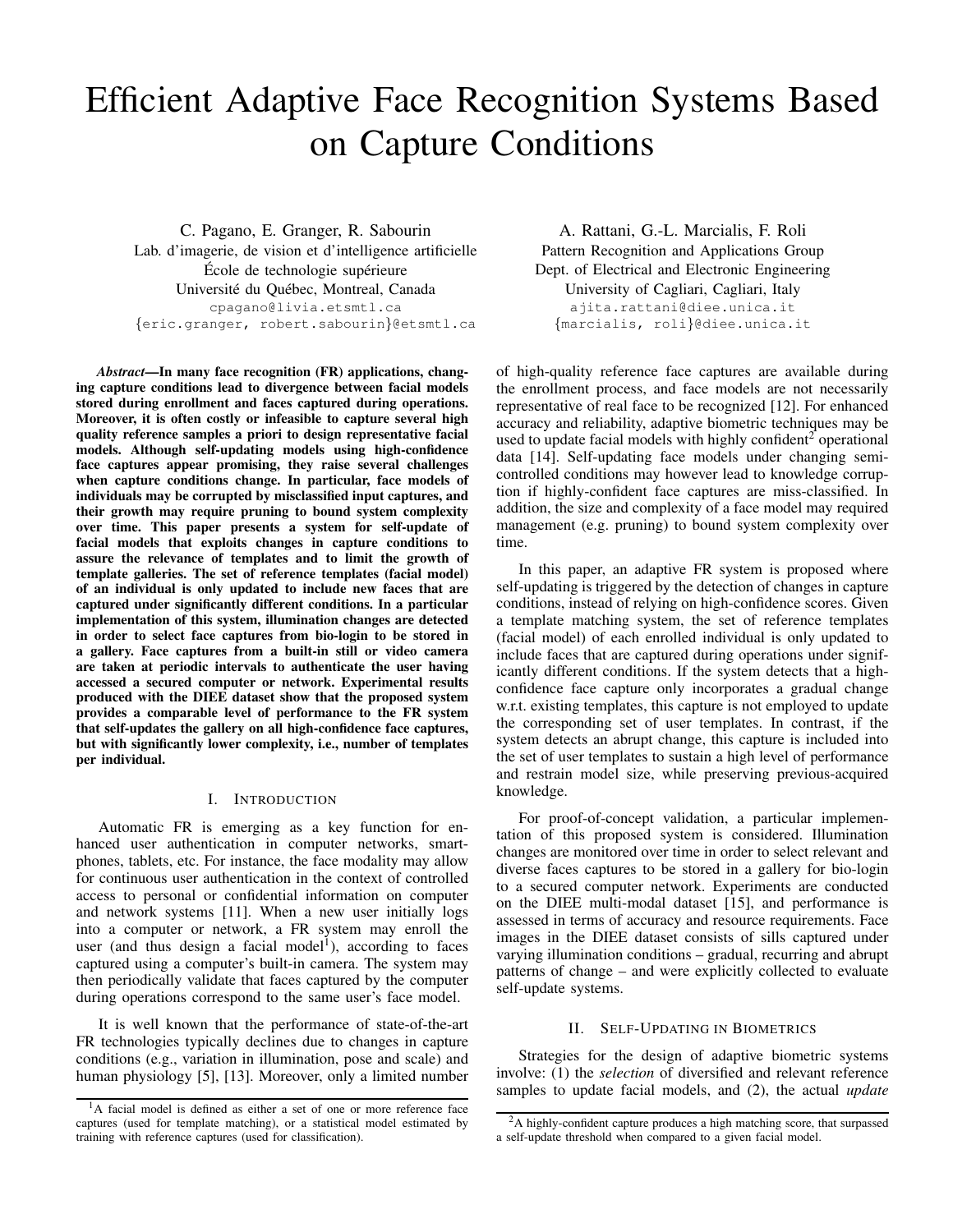TABLE I. TYPES OF CHANGES OCCURRING IN FACE RECOGNITION.

| Type of change        | <b>Examples in FR</b>                                                                                                            |
|-----------------------|----------------------------------------------------------------------------------------------------------------------------------|
| 1) random noise       | - rare event and inherent noise of system<br>(camera, matcher, etc.)                                                             |
| 2) gradual changes    | - ageing of user over time                                                                                                       |
| 3) abrupt changes     | - new unseen capture conditions (e.g. pose<br>angle, scale, etc.)                                                                |
| 4) recurring contexts | - unpredictable but recurring changes in<br>capture conditions (e.g. daily variations in<br>artificial or natural illumination.) |

of facial models (template galleries or classifier parameters). Suitable techniques for the selection of relevant samples for the self-update of a biometric system have been reviewed in [5]. The level of informativeness of a sample may be estimated using selection techniques based on the data itself, or retrieving information (predictions) from the system. Examples of selection techniques used for FR include editing algorithms such as the Condensed Nearest Neighbor method, used to manage a template gallery in a template matching systems [7].

Several techniques have been proposed in literature to selfupdate facial models in adaptive biometrics [14]. They are generally based on matching scores, and have been proposed for template matching systems [17]. Biometric models are first designed by storing samples from a labeled data set  $D<sub>L</sub>$ in a template gallery  $G$ . Then, during operations, similarity scores for unlabeled samples are produced through template matching. A positive prediction is output if the score surpasses the decision threshold  $\gamma^d$ . Predictions linked to a high degree of confidence (matching score surpasses a higher updating threshold,  $\gamma^u \geq \gamma^d$ ), are integrated to the gallery  $\mathcal{G}$ , thereby updating the corresponding biometric models.

Although self-update methods have been shown to improve the representation of intra-class variations in facial models as well as system accuracy [14], adapting a biometric system using operational data carries an inherent risk. The tradeoff between false updates and false rejections directly affects performance, and the decision threshold is a critical parameter. In addition, in template matching systems, the number of templates should be limited since it is directly related to the system's time and memory complexity. This raises the issue of selecting the most representative templates to be preserved in a gallery over time.

# III. CONCEPT CHANGE IN FACE RECOGNITION

In pattern recognition literature, a *concept* is defined as the underlying data distribution of the problem at some point in time [1]. A *concept change* encompasses various types of noise, trends and substitutions in the underlying data distribution associated with a concept. A categorization of changes has been proposed by Minku et al. [10] based on severity, speed, predictability and number of re-occurrences, but noise, abrupt changes, gradual changes and recurring changes are mainly considered in the literature.

Concept change can be viewed in the context of FR, for example in continuous user authentication. In this context, changes originate mostly from variations in capture conditions

that have yet to be integrated into the facial model of the individual [13]. As shown in Table I, they may range from minor random fluctuations or noise, to sudden abrupt changes of the underlying data distribution, and are not mutually exclusive in real-word surveillance environments. In this paper, FR is performed under semi-controlled capture conditions, and concept changes are observed as illumination variations in faced captured during operations. The refinement of previously-observed concepts (e.g., faces captured for previously seen illumination) corresponds to gradual changes, and data representing newlyobserved concepts (e.g., faces captured under previously unseen illumination conditions) correspond to abrupt changes. A new concept can also correspond to a recurring change as specific observation conditions may be re-encountered in the future (e.g., faces captured under natural vs. artificial lighting).

# *A. Measures for Detection of Concept Change*

To observe changes in the underlying data distribution, several measures have been proposed in computer vision and pattern recognition literature.

Computation of quantitative and objective image quality measures have been used for quality control, to accept, reject, or reacquire biometric samples, as well as to select a biometric modality, algorithm, and/or system parameters [19]. Change detection can be performed by monitoring the values of an image-based quality over time. For example, several face image quality standards have been proposed to evaluate facial quality, such as ISO19794-5 and ICAO 9303 [18], which can be divided into: (1) image specific qualities (contrast, sharpness, compression artefact, etc.) and (2), face specific qualities (face geometry, pose angle, eye visibility, illumination, etc.). In addition, change detection may also involve comparing face captures against the gallery templates to measure image variation or distortion. Changes can also be measured after the feature extraction process of a pattern recognition system, and thus not be measured on ROI, but in their feature distribution space, and the accuracy of these measures depends heavily on the feature extraction and selection methods. Pattern recognition-based techniques fall under two categories to measure changes: those that exploit (1) classifier performance indicators, and (2) density estimation. In either case, detection of changes is then performed through thresholding.

The rest of this subsection focuses on the universal image quality index (Q) [20], which will be used in this paper to assess face image distortions. This index models the distortion of any input or probe image w.r.t. any reference image as a combination of three factors – loss of correlation, luminance distortion and contrast distortion. For instance, the quality of a face capture may be defined in terms of its luminance distortion w.r.t. a known reference face. The luminance distortion factor of Q (referred to as the luminance quality, LQ) may be used to measure global or regional illumination quality of images.

Let  $\mathbf{R} = (r_1, r_2, ..., r_n)$  and  $\mathbf{X} = (x_1, x_2, ..., x_n)$  be a reference and an input facial image signals, respectively. The universal quality index in [20] is defined as

$$
Q = \frac{4\sigma_{rx}\overline{r}\ \overline{x}}{(\sigma_r^2 + \sigma_x^2)(\overline{r}^2 + \overline{x}^2)}
$$
(1)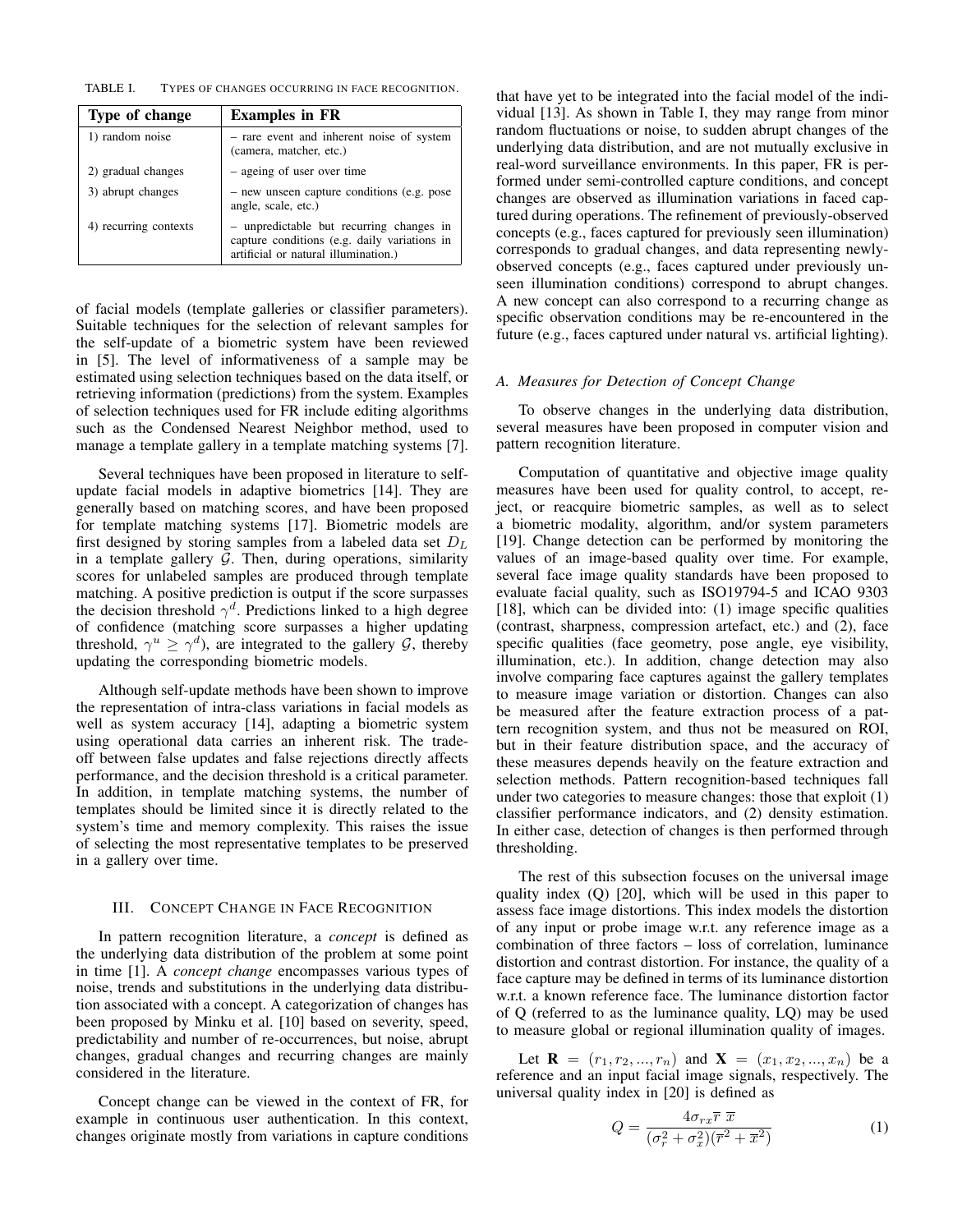where  $\bar{r}$  and  $\bar{x}$  are the average images of the reference and input signals,  $\sigma_r^2$  and  $\sigma_x^2$  the variances, and  $\sigma_{rx}$  the covariance. Statistical features for Equ.1 may be measured locally to accommodate space-variant nature of image quality, and then combined to an overall quality measure for the entire image. A local quality index  $Q_k$  is thereby calculated with  $Q$  by sliding a window of  $B \times B$  pixels from the top-left corner to the bottom-right corner of the image. For a total of K steps, the global quality index is given by:

$$
GQ(\mathbf{R}, \mathbf{X}) = \frac{1}{K} \sum_{k=1}^{K} Q_k
$$
 (2)

The universal quality index  $Q$  of Equ.1 can be written as a product of the three factors – loss of correlation, luminance distortion and contrast distortion:

$$
Q = \frac{\sigma_{rx}}{\sigma_r \sigma_x} \cdot \frac{2\overline{r} \overline{x}}{\overline{r}^2 + \overline{x}^2} \cdot \frac{2\sigma_r \sigma_x}{\sigma_r^2 + \sigma_x^2}
$$
(3)

Luminance quality or distortion factor LQ (second component in Q) is therefore defined as:

$$
LQ = \frac{2\overline{r} \ \overline{x}}{\overline{r}^2 + \overline{x}^2} \tag{4}
$$

 $LQ \in [0, 1]$  measures the proximity of the average luminance between r and x. LQ equals 1 if and only if  $\bar{r} = \bar{x}$ . In the same way than the  $GQ$  index, the Global  $LQ$  index  $GLQ$  can be computed, following:

$$
GLQ(\mathbf{R}, \mathbf{X}) = \frac{1}{K} \sum_{k=1}^{K} LQ_k
$$
 (5)

### *B. Decision Thresholding*

*1) Fixed Window and Threshold:* Explicit change detection methods as proposed by Klinkenberg et al. [8] usually monitor the evolution of performance indicators over time (such as classifier accuracy, recall or precision). Using a sliding window over the previous data batches, those measures are compared with a confidence interval of standard sample errors.

The detection of changes for one-dimensional data has been extensively studied in the area of quality control [9]. Assuming a stream of objects with a known probability  $p$ of being defective (given from product specifications) several control chart schemes have been proposed. According to the basic Shewhart control chart scheme, a window or batch of  $N$ object samples is inspected at regular intervals. The number of defective objects is counted, and an estimate  $\bar{p}$  is plotted on the chart. Using a threshold of  $f\sigma$ , where  $\sigma = \sqrt{p(1-p)/N}$ (a typical value is  $f = 3$ ) a change is detected if  $\bar{p} > p + f\sigma$ . Among the numerous control chart approaches, there are the well-known CUmulative Sum (CUSUM) charts and Sequential Probability Ratio Test (SPRT). CUSUM rely on the computation of the cumulative sum of classification errors  $S_t$  at time t, and a control limit, or a threshold, h. If  $E_t > h$ , a change is signalled. Reynolds and Stoumbos [16] proposed with SPRT a more successful implementation, using two thresholds  $h$  and g. If  $h \le E_t < g$ , a new SPRT is started, considering the new samples to update its model.

However, in both cases, the computation of the decision

thresholds rely on the estimation of the error probability  $\bar{p}$ , as well as the probability  $\bar{p}^*$  after a change in the concept, and such information are rarely available in biometric systems. In addition, the choice of the window size  $N$  is critical to minimize the generalisation error on new examples. To address those potential issues, several authors proposed a dynamic adaptation of the size of the window encompassing the considered samples, as well as the threshold value to which the measures are compared in order to detect a change.

*2) Adaptive Window and Threshold Evaluation:* Klinkenberg and Renz [8] proposed a drift detection method to determine an optimal window size, using past batches to estimate changes in the error measure. The classifier is trained on a current data window, and the estimated error rate  $e_c$  is compared to a threshold, evaluated using the errors of the previous  $N$  batches. If  $e_c$  exceeds the threshold, a change is signalled, and a comparison with the error on the previous batch  $e_{c-1}$  determines the reduction of the training window. If the error is much larger  $(e_c > 1 - \beta(1 - e_{c-1}))$ , an abrupt change is considered, and the training window is reduced to the current batch. Otherwise, a gradual change is supposed, and the window is reduced by a factor of  $\gamma$ . If no change is detected, the current batch is added to the training window. An improvement has been proposed by Baena-Garcia et al. [4], using the difference between two consecutive errors instead of a single error measure, thus improving the detection of slower gradual drifts. Similarly, Ditzler and Polikar proposed the Hellinger Drift Detection Method (HDDM) [6], to adapt the data distribution when a change is detected. When the data block  $D_t$  becomes available, its distance  $\delta_H(t)$  between a reference distribution  $D_{\lambda}$  is computed. If  $|\epsilon(t)| = |\delta_H(t) - \delta_H(t)|$  $\delta_H(t-1)| > \beta(t)$ ,  $\beta(t)$  being an adaptive threshold, a change is signalled and  $D_{\lambda}$  is reset to  $D_{t}$ . Otherwise,  $D_{\lambda}$  is updated with samples from  $D_t$ . In the same way than Klinkenberg and Renz [8], this method considers a growing window of samples (or data blocks), which reduces itself to the current data when a change is detected, in order to update the reference distribution from which changes will be detected in the future.

To dynamically adapt the decision threshold, Alippi and Roveri proposed an adaptive evolution of the CUSUM method, dynamically updating the threshold  $h$  to the maximum difference between the cumulative sum and its minimal value [3]. This reduces the knowledge required about the hidden concept, and provides an automatic update of the change detection threshold. In addition, in HDDM [6], the adaptive threshold  $\beta(t)$  is computed with previous values of  $\epsilon(t)$ , following  $\beta(t) = \hat{\epsilon} + \gamma \sigma_{epsilon}$  with  $\hat{\epsilon}$  and  $\sigma_{epsilon}$  the average and standard deviation of  $\epsilon_i$  for  $\lambda < i < t - 1$ , and  $\lambda$  the last detected change. A  $t - statistic$  with a confidence interval of  $\alpha = 0.1$  is considered to evaluate  $\gamma$ , then scaled by the square root of  $t - \lambda - 1$ . This dynamic update of the weight  $\gamma$  has proven more successful than the use of several standard values  $\gamma = \{0.5, 1, 1.5, 2\}$  [6]. Such methods allow for dynamic adaptation of the criterion for change detection, thus basing the decision on the current detection environment and not *a priori* assumptions.

#### IV. SELF-UPDATE DRIVEN BY FACE ILLUMINATION

This paper only considers facial models defined as a set of reference face patterns or templates for matching. It is also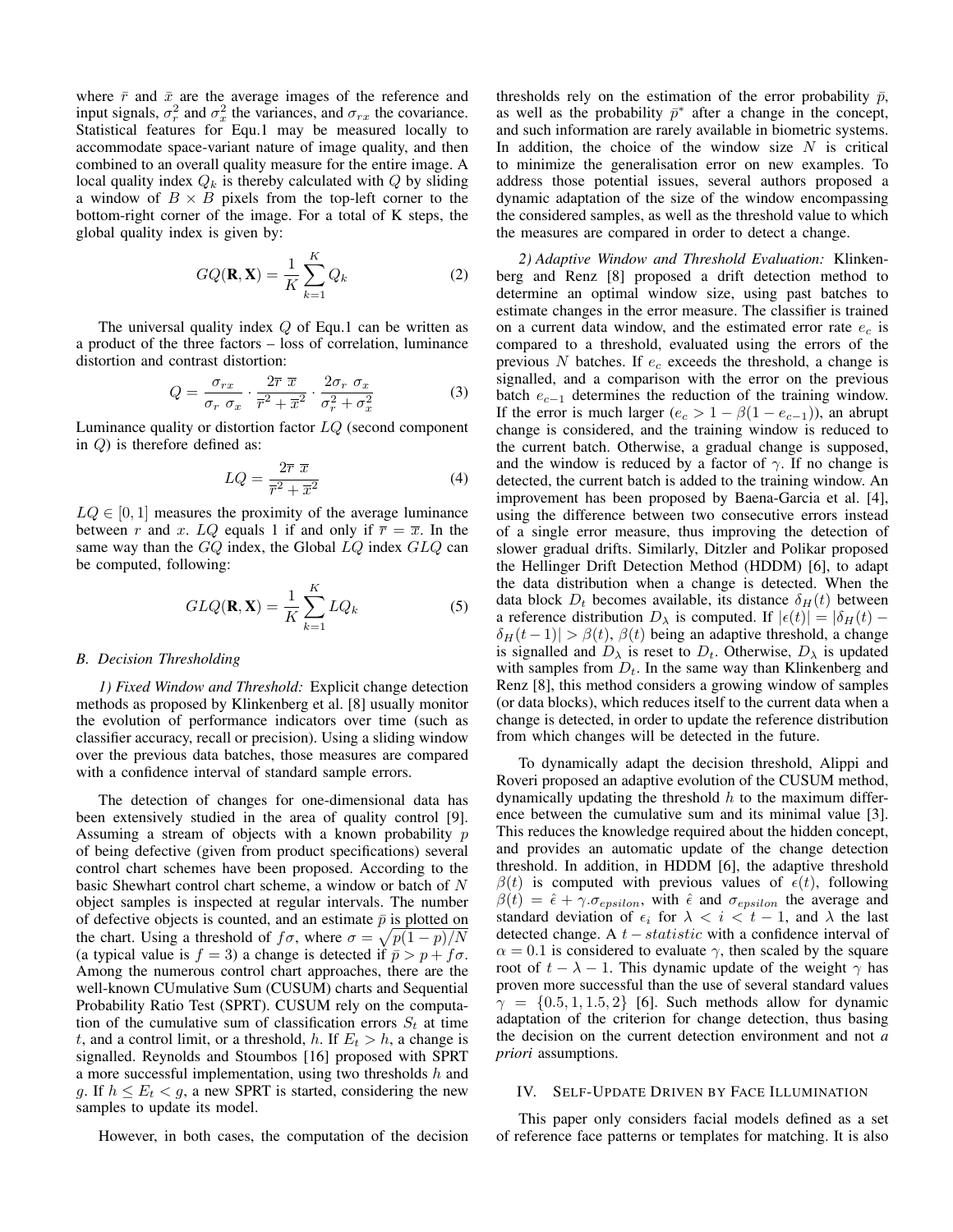

Fig. 1. A generic template matching system that allows for self-update of facial models through concept change detection.

assumed that the template matching system receives a stream of facial captures from a same individual, as found in bio-login applications. The system seeks to continuously authenticate the user logged into a computer of network.

Figure 1 presents a generic template matching system that allows to efficiently manage the self-updating of template sets based on capture conditions. Assume that an image is captured at time t using a camera. The segmentation process isolates the facial region of interest  $ROI(t)$ , and discriminative features are extracted, normalized and assembled into an ROI pattern  $\mathbf{x}(t) \in \Re^f$ . During the enrollment of an individual  $\overline{j}$  ( $j =$ 1, ..., J), ROI images and patterns corresponding to a template gallery  $G_j = \{ \{R_{j,1}, \mathbf{r}_{j,1}\}, \{R_{j,2}, \mathbf{r}_{j,2}\}, ..., \{R_{j,I}, \mathbf{r}_{j,I}\} \}$  are stored in the system.

During operations, the classification module matches  $\mathbf{x}(t)$ to the facial model (ROI patterns in set  $\mathcal{G}_i$ ) of each individual j enrolled to the system. Each template match between  $\mathbf{x}(t)$  and a ROI pattern  $\mathbf{r}_{j,i}$  produces a similarity score  $s(\mathbf{x}(t), \mathbf{r}_{j,i}) \in$  $[0; 1]^3$ . The overall score  $S_j(\mathbf{x}(t))$  for individual j is combined in the decision fusion module through score-level fusion, which may be computer using several different functions, e.g., the maximum rule:

$$
S_j(\mathbf{x}(t)) = \max\{s(\mathbf{x}(t), \mathbf{r}_{j,i}) : i = 1, 2, ..., I\}
$$
 (6)

and the average rule:

$$
S_j(\mathbf{x}(t)) = \frac{1}{I} \sum_{i=1}^{I} s(\mathbf{x}(t), \mathbf{r}_{j,i})
$$
\n(7)

Then, if  $S_j(\mathbf{x}(t)) \geq \gamma^d$ , the system produces a positive output prediction for individual j. The decision threshold  $\gamma^d \in [0;1]$ may be global to all users or user-specific. In traditional selfupdate systems [17], the overall score  $S_i(\mathbf{x}(t))$  producing a positive output would also be compared to an additional threshold  $\gamma_j^u \geq \gamma_j^d$ , to decide whether **x**(t) and ROI(t) should be stored in the set  $\mathcal{G}_i$ .

In this paper, a new self-updating system is proposed, replacing the second score thresholding  $\gamma_j^u$  with a change detection module (see Figure 1) based on face capture conditions. More precisely, if a change is detected in capture conditions, the corresponding set of ROI image and pattern  $\{ROI(t), \mathbf{x}(t)\}\)$  are selected as a new template to be added in the gallery  $G_i$ . This strategy is proposed to address the issue of growing complexity and sample relevance in a selfupdating system. If a face capture is added to a gallery based only on a high matching score, it may not incorporate relevant information – the system is already tuned to recognize it with a high level of confidence. Including such face capture into the gallery may lead to an unnecessary increase in the system's complexity. Selecting new templates based on their appearance under different capture conditions (pose, lighting, etc.) assures that face model will incorporate a greater diversity of representation.

Figure 2 presents a block diagram of the change detection module (embedded in Figure 1) that is specialized to detect changes in illumination conditions. In order to focus on the effect of illumination variation, the use of the Global Luminance Quality index is proposed to detect changes. At each time  $t$ , the  $GLQ_{j,i}(t)$  measure (see Eq. 5) is assessed for every input ROI image  $ROI(t)$  w.r.t. each reference ROI image  $R_{j,i}$  in the gallery  $G_j^4$ . Then, in order to reduce the impact of rare events, the average  $GLQ_i(t)$  (over every reference ROI image in  $\mathcal{G}_i$ ) is computed for change detection. A difference between two consecutive measures  $\epsilon_i (t) = GLQ_i (t) - GLQ_i (t-1)$  is considered for change detection as proposed by Baena-Garcia et al. [4] and Ditzler and Polikar [6]. Finally, an adaptive threshold, as presented in [6] (see Section III-B2), is employed with a standard value of  $\alpha = 0.1$ . Additional details of the change detection mechanism are presented in Algorithm 1

# V. SIMULATION METHODOLOGY

Proof-of-concept experiments were performed using the DIEE multi-biometric dataset [15]. This dataset was explicitly collected to evaluate the performance of self-update and cotraining algorithms. It is comprised of about 4400 face and fingerprint samples collected from 49 individuals over a 1.5 year span. For each subject, 60 face still are acquired using a Canon camera over six sessions, and facial ROI are extracted and normalized to a size of 100x100 pixels. During each session, subjects are captured with different variations,

<sup>&</sup>lt;sup>3</sup>To improve system robustness, an operating window of W inputs may be used, considering the average score  $\frac{1}{W} \sum_{t'=t-W/2}^{t+W/2} s(\mathbf{x}(t'), \mathbf{r}_{j,i}).$ 

<sup>&</sup>lt;sup>4</sup>In the same way than the scores, an operating window of W inputs may be used, considering the average GLQ  $\frac{1}{W} \sum_{t'=t-W/2}^{t+W/2} GLQ_{j,i}(t)$ .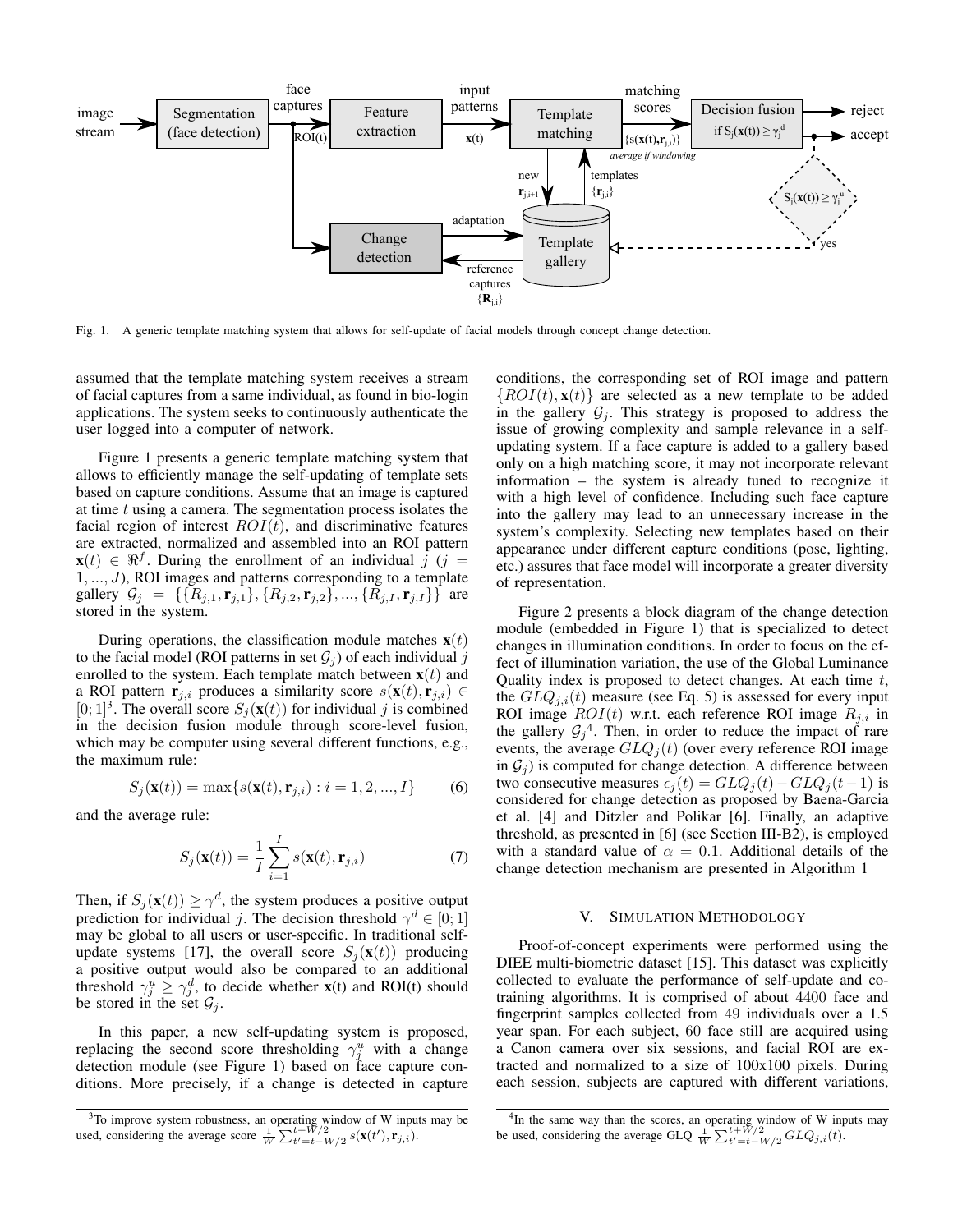

Fig. 2. Module specialized for detection of changing illumination conditions.

**Algorithm 1** Self-update algorithm to adapt  $G_i$  for an individual  $j$ 

**Inputs:**  $-G_j = \{\{R_{j,1}, \mathbf{r}_{j,1}\}, ..., \{R_{j,I}, \mathbf{r}_{j,I}\}\}$  // *template set*  $G_j$  $-\epsilon(t^*)$ ,  $t^* = 1, ..., t-1$  *if history for change detection*  $-t'$ // *index of the last detected change* - {ROI(t), x(t)} // *input ROI image and pattern* **Outputs:**  $G'_j = \{ \{R_{j,1}, \mathbf{r}_{j,1} \}, ..., \{ R_{j,I}, \mathbf{r}_{j,I'} \} \}$ ,  $I' \geq I$  *I I updated set*  $\epsilon_j(t*), t* = 1, ..., t$  // *updated history*  $-t^{\check\prime}$ // *updated index of the last change*  $-d_i(\mathbf{x}(t))$  // *decision over*  $\mathbf{x}(t)$ 

1: Initialize updated gallery  $\mathcal{G}'_j \Leftarrow \mathcal{G}_j$ 2: **for**  $i = 1, ..., I$  **do** // *Score estimation for all templates*  $r_{j,i} \in \mathcal{G}'_j$ 3:  $s(\mathbf{x}(t), r_{j,i}) \leftarrow \frac{\sqrt{f} - d_{Eucl}(\mathbf{x}(t), \mathbf{r}_{j,i})}{\sqrt{f}}$ 4: end for 5: Compute the fused score  $S_j(\mathbf{x}(t))$  according to Eq. 6 or Eq. 7 6: if  $S_j(\mathbf{x}(t)) \geq \gamma_j^d$  then 7:  $d_j(\mathbf{x}(t)) \Leftarrow \text{Accept}$ 8: **for**  $i = 1, ..., I$  **do** *// GLQ estimation for all templates*  $\mathbf{R}_{j,i} \in \mathcal{G}'_j$ 9:  $GLQ_{j,i}(t) \leftarrow GLQ$  measure between  $ROI(t)$  and  $\mathbf{R}_{j,i}$  (Eq. 5)<br>10: **end for** end for 11:  $GLQ_j(t) \Leftarrow \frac{1}{I} \sum_{i=1}^{I} GLQ_{j,i}(t)$  // *Average of the GLQ measures*<br>12:  $\epsilon_j(t) = GLQ_j(t) - GLQ_j(t-1)$  // *Store the GLQ difference into*  $\epsilon$ 13: if  $\epsilon_j(t) \geq \gamma_j^u$  then 14:  $\mathcal{G}'_j \Leftarrow \mathcal{G}'_j$  $//$  *Include image and pattern*  $s$ *urpassing*  $\gamma_j^{\hat{u}}$  in new gallery 15: Update  $t' \Leftarrow t$ 16: end if 17: Update threshold  $\gamma_j^u = \hat{\epsilon}_j + t_{\alpha/2} \cdot \frac{\sigma_{\epsilon_j}}{\sqrt{t-t'-1}}$ 18: else 19:  $d_j(\mathbf{x}(t)) \Leftarrow$  Reject 20: end if

most notably illumination, pose and expression, ranging from gradual to abrupt changes.

Prior for experiments, the facial images of each person have been ranked and organized by average brightness to exhibit a gradually greater distortion of the illumination conditions with respect to image 1 of the dataset, in order to simulate an environment with gradual changes in the observation conditions. As an example, the stream of faces captured for individual 8 is shown in Figure 3. In addition, Features have been extracted from all facial ROIs using the Multi-Bloc LBP algorithm [2] with 3x3, 5x5 and 9x9 pixel windows, and concatenated with the gray-scale pixel intensity values. ROI patterns are then reduced to 32 features using Principal Component Analysis,

and each feature has been normalized between 0 and 1.

Three different strategies have been considered for validation:

- 1) Update  $G_j$  with only the first ROI pattern of each individual  $j$  (no self-update).
- 2) Update  $G_i$  with all ROI patterns that were previously processed for an individual  $j$  (always self-update).
- 3) Update  $G_j$  only with ROI images and patterns that triggered a significant change in illumination conditions for individual  $j$  (proposed approach).

The experimental protocol is as follows. For each individual j, two thirds of the ROI patterns are presented as the input stream  $\{x(t)\}\text{, for } t = 1, 2, \ldots, 40\text{, reserving every third}$ image to test the final system. Then, for each individual, the fully trained systems are presented with the remaining images to produce genuine scores, as well as images from the other individuals for impostor scores. Experiments were replicated for 10 individuals selected at random from the DIEE dataset. Only image streams from these individual have been considered in this paper as we seek to study the effect of selfupdate over scores and capture conditions.

Initially, the user gallery contains the first ROI image and pattern, thus  $\mathcal{G}_j = {\{\mathbf{R}_{j,1}, \mathbf{r}_{j,1}\}}$ , and t' (the last time where a change has been detected) is set to 1. For subsequent face



Fig. 3. Stream of faced captured for individual 8 of the DIEE dataset.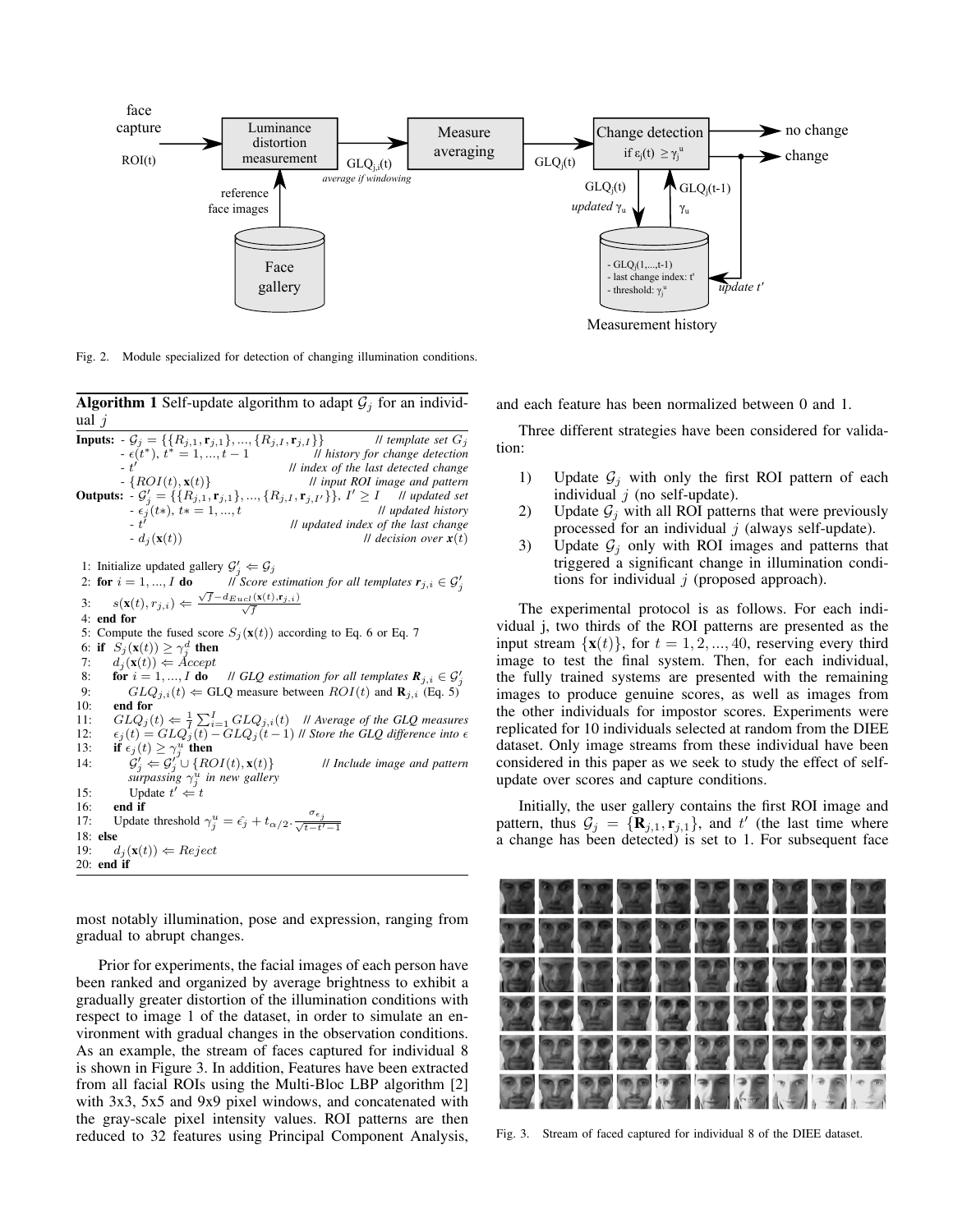captures, the matching score between  $\mathbf{x}(t)$  and the reference pattern  $\mathbf{r}_{i,i}$  is computed using:

$$
s(\mathbf{x}(t), \mathbf{r}_{j,i}) = \frac{1}{\sqrt{f}} \left[ \sqrt{f} - d_{Eucl}(\mathbf{x}(t), \mathbf{r}_{j,i}) \right]
$$
(8)

where f=32 is the dimension of the feature space, and  $d_{Eucl}(\mathbf{x}(t), \mathbf{r}_{j,i})$  the Euclidean distance. The average score  $S_j(\mathbf{x}(t))$  between ROI pattern  $\mathbf{x}(t)$  and all templates in  $\mathcal{G}_j$ are computed using the average score-level fusion rule (see Eq. 7).

The  $GLQ$  index for  $ROI(t)$  is computed with a patch size of 8x8 pixels, for a total of 16 steps. The  $GLQ_i(t)$  value is computed between  $ROI(t)$  and all reference images  $\{R_{j,i}\}\$ in  $G_j$ . If the difference,  $\epsilon_j (t) = GLQ_j(t) - GLQ_j(t-1) >$  $\gamma_j^u$ , then  $\{ROI(t), \mathbf{x}(t)\}$  are added to  $\mathcal{G}_j$ . Then the update threshold is updated:  $\gamma_j^u = \bar{\epsilon}_j + C \cdot \sigma_j$ , where  $\bar{\epsilon}_j$  and  $\sigma_j$  are the average and standard deviation values of  $\epsilon_j (k)$  for  $k =$  $t', ..., t$ , and  $C = t_{\alpha/2}/(\sqrt{t-t'-1})$ , the t-statistic constant for  $\alpha$  ( $\alpha = 0.1$  in experiments)  $t_{\alpha/2}$  scaled by the square root of the length of the sequence since the last change.

# VI. SIMULATION RESULTS

Figure 4 shows the average genuine scores  $S_i(\mathbf{x}(t))$  (left column) and luminance quality measure  $GLQ<sub>i</sub>(t)$  (right column) of the proposed and reference systems, for the 10 individuals selected from the DIEE dataset. The scores and quality are shown for window sizes W of 1, 2 and 5 captures.

First of all, it can be observed that the use of a sliding window  $(W = 3 \text{ or } 5)$  enables fewer fluctuations in scores and the quality measures, without affecting their overall behaviour. For each window size, it can be observed that the genuine scores produced by each system tend to gradually decline over the time, because of the gradual illumination changes the input stream. It is also a normal by-product of the average score-level fusion rule over a growing number of template in galleries. However, it can be noted that, from image 5 until the end of the stream, both systems that perform self-updating produce significantly higher genuine scores than system 1. The scores produced by system 2 and 3 are however statistically similar.

The quality index plotted in Figure 4 shows the overall illumination distortion of input face images over time w.r.t. the reference face images in  $\mathcal{G}_i$ . Updating  $\mathcal{G}_i$  based on illumination changes provides a significantly smaller decline in illumination quality over the image stream. Result suggest that the proposed approach allow to select a robust set of templates with a diverse representation of an individual under a variety of capture conditions.

For a more detailed analysis, Figures 5(a) and 5(b) show the genuine scores  $S_i(\mathbf{x}(t))$  obtained by the proposed and reference systems for individuals 8 and 19 respectively. The scores are shown for systems with a window size of  $W = 5$ samples. The black vertical bars in each graph correspond to changes detected by the proposed system in response to varying lighting conditions. While the same observations as with the average values can be made with the individual 8 (the system 1 produces lower scores than the others), the use of selfupdating doesn't generate any improvements for the individual 19 before the 20th frame. This behaviour can be explained by the different evolution of the illumination conditions for both

TABLE II. AVERAGE CLASSIFICATION PERFORMANCE AND SYSTEM COMPLEXITY FOR THE 10 INDIVIDUALS.

| Window<br>size | <b>Gallery</b> with<br>first sample |          | <b>Gallery</b> with<br>all previous<br>samples |          | Gallery with<br>selected<br>samples |                  |
|----------------|-------------------------------------|----------|------------------------------------------------|----------|-------------------------------------|------------------|
|                | <b>AUC</b>                          | Comp.    | <b>AUC</b>                                     | Comp.    | <b>AUC</b>                          | Comp.            |
| $W = 1$        | $0.70\pm$<br>0.10                   | $1\pm 0$ | $0.91\pm$<br>0.03                              | $40\pm0$ | $0.84\pm$<br>0.05                   | $4.4 +$<br>0.6   |
| $W = 3$        | $0.74\pm$<br>0.12                   | $1\pm 0$ | $0.95\pm$<br>0.02                              | $40\pm0$ | $0.95\pm$<br>0.03                   | $5.0 \pm$<br>0.7 |
| $W = 5$        | $0.75\pm$<br>0.12                   | $1\pm 0$ | $0.96\pm$<br>0.02                              | $40\pm0$ | $0.93\pm$<br>0.04                   | $4.8 +$<br>0.5   |

individuals. Although the illumination changes dramatically and rapidly in the input stream of individual 8 the illumination of captured faces of individual 19 remain comparable for the first 20 captures. Individual 8 thus represents a case in which a template-based matching system significantly benefits from a change-detection driven update strategy, as opposed to the data stream of the individual 19, where the capture conditions are similar enough not to always require a self-update strategy.

Finally, classification performance is presented in Table II, as the average area under the ROC curve (AUC) for the proposed approach versus the two reference methods, and for the 10 individuals. It can be observed that using only one template for  $G_i$  produces lower recognition performance for every window size. For a window of  $W = 1$  ROI pattern, adding reference patterns and images based on illumination allows to increase the AUC from  $0.70 \pm 0.10$  to  $0.84 \pm 0.05$ , but using all reference pattern and images increases the AUC even further up to  $0.91 \pm 0.03$ , at the expense of a higher memory complexity. However, for window sizes of 3 and 5 patterns, the difference between the 2 best systems becomes statistically insignificant, as they respectively produce AUCs of  $0.95 \pm 0.03$  and  $0.95 \pm 0.02$ , and  $0.93 \pm 0.04$  and  $0.96 \pm 0.02$ . Comparing the systems complexity, measured as the amount of reference templates stored in the gallery  $G_i$ , reveals that storing those relevant templates not only produces a comparable performance improvement than the adaptive system storing all 40 reference templates, but also with a considerably lower complex computational complexity in terms of CPU cycles and storage, with an average of  $4.4 \pm 0.6$ ,  $5.0 \pm 0.7$  and  $4.8 \pm 0.5$ templates for the three window sizes.

# VII. CONCLUSION

The reliable authentication of individuals logged in to a computer network is challenging when the appearance of facial captures changes with capture conditions (e.g., variation in illumination, pose and scale). As a preliminary investigation, this paper focuses on the impact of illumination changes on a template matching systems for FR. In traditional self-updating systems, face captures are added to the template gallery based on matching scores, which may lead to growing galleries with many templates that do not incorporate relevant information. In this paper, an adaptive FR system is proposed where selfupdating is driven by changes over time in capture conditions. Assuming that the system receives a steam of facial captures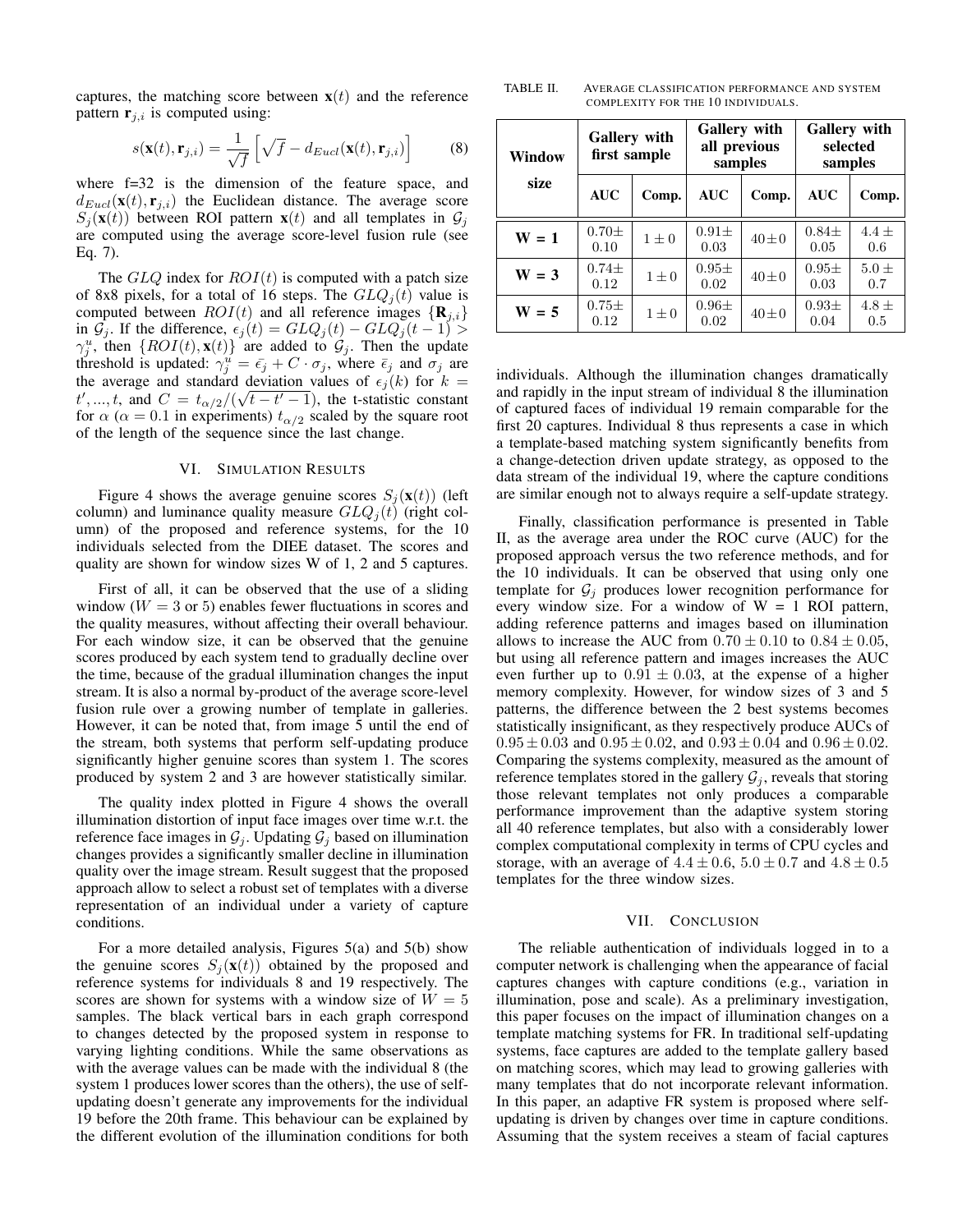

Fig. 4. Average genuine score and illumination quality measure for window sizes of 1, 3 and 5 samples

at a regular interval from the built-in computer camera, it monitors the image illumination quality in order to detect possible changes in the illumination conditions. Only when a high confidence face capture exhibits an abrupt pattern of change will it be automatically included in the set of user templates. This enables to sustain a high level of performance while restraining the complexity of the user model.

Experiments have been conducted with face images from

the DIEE multi-modal dataset exhibiting recurring, gradual and abrupt changes. Simulation results indicate that using the proposed strategy to perform self-update based on changes in illumination yields higher matching scores than traditional template matching systems with only one reference sample, yet exhibit the same performance than a more complex system storing every high-confidence sample of the data stream. The added cost of the proposed approach in the evaluation of distortion on input face captures